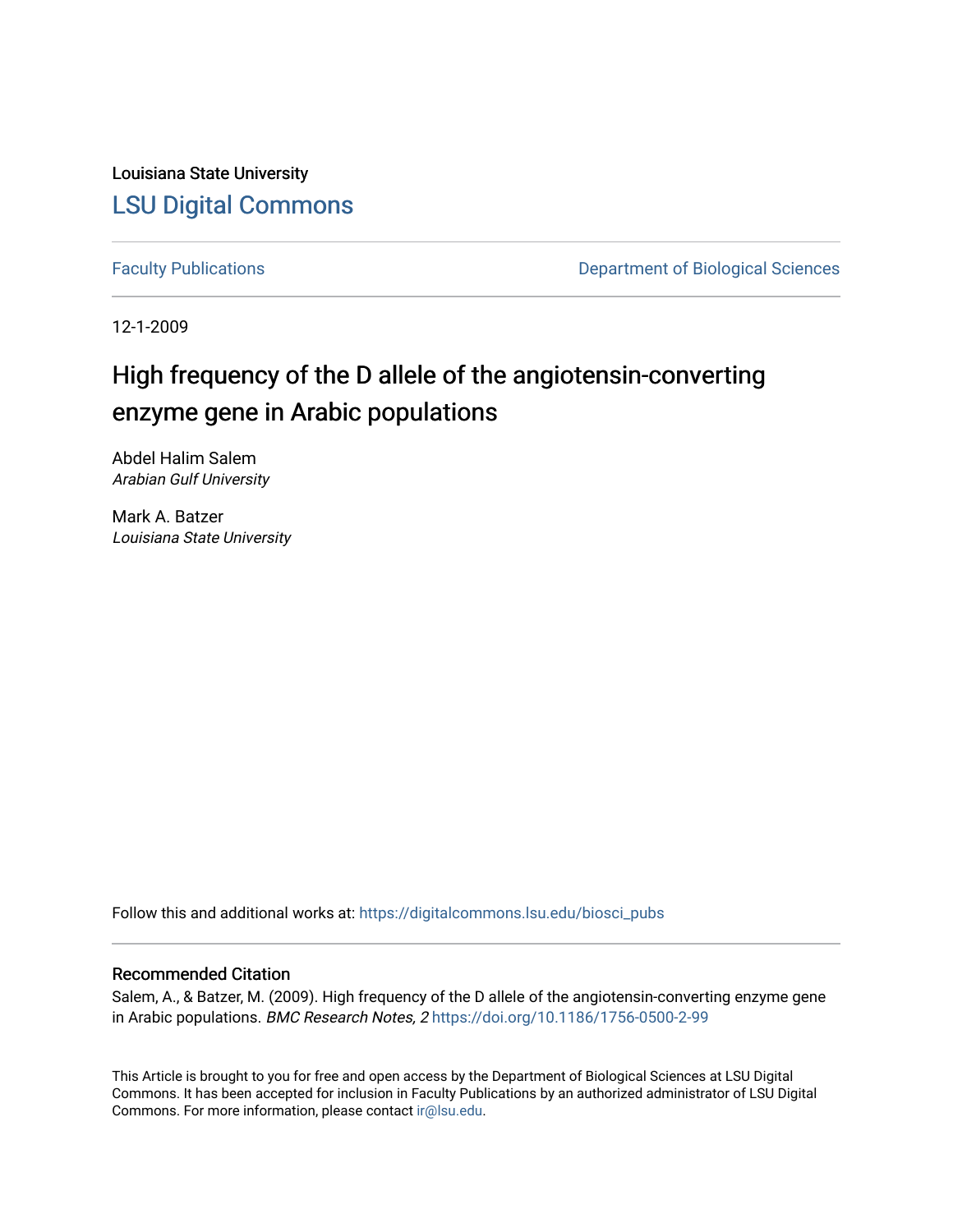# Short Report **[Open Access](http://www.biomedcentral.com/info/about/charter/)**

# **High frequency of the D allele of the angiotensin-converting enzyme gene in Arabic populations**

Abdel Halim Salem1,2 and Mark A Batzer\*3

Address: <sup>1</sup>Department of Anatomy, College of Medicine and Medical Sciences, Arabian Gulf University, Manama, Kingdom of Bahrain,<br><sup>2</sup>Department of Anatomy, Faculty of Medicine, Suez Canal University, Ismailia, Egypt and <sup>3</sup> Building, Louisiana State University, Baton Rouge, LA 70803, USA

Email: Abdel Halim Salem - ahaleemfd@agu.edu.bh; Mark A Batzer\* - mbatzer@lsu.edu \* Corresponding author

Published: 8 June 2009

*BMC Research Notes* 2009, **2**:99 doi:10.1186/1756-0500-2-99

[This article is available from: http://www.biomedcentral.com/1756-0500/2/99](http://www.biomedcentral.com/1756-0500/2/99)

© 2009 Batzer et al; licensee BioMed Central Ltd.

This is an Open Access article distributed under the terms of the Creative Commons Attribution License [\(http://creativecommons.org/licenses/by/2.0\)](http://creativecommons.org/licenses/by/2.0), which permits unrestricted use, distribution, and reproduction in any medium, provided the original work is properly cited.

Received: 16 January 2009 Accepted: 8 June 2009

#### **Abstract**

**Background:** The angiotensin-converting enzyme (ACE) gene in humans has an insertion-deletion (I/D) polymorphic state in intron 16 on chromosome 17q23. This polymorphism has been widely investigated in different populations due to its association with the renin-angiotensin system. However, similar studies for Arab populations are limited. This study addresses the distribution of the ACE gene polymorphism in three Arab populations (Egyptians, Jordanians and Syrians).

**Findings:** The polymorphisms of ACE gene were investigated using polymerase chain reaction for detection of an I/D mutation. The results showed a high frequency of the ACE *D* allele among the three Arab populations, Egyptians (0.67), Jordanians (0.66) and Syrians (0.60), which is similar to those obtained from previous studies for Arab populations.

**Conclusion:** The relationship between ACE alleles and disease in these three Arab populations is still not known, but the present results clearly suggest that geographic origin should be carefully considered in the increasing number of studies on the association between ACE alleles and disease etiology. This study adds to the data showing the wide variation in the distribution of the ACE alleles in different populations and highlights that great care needs to be taken when interpreting clinical data on the association of the ACE alleles with different diseases.

### **Background**

Angiotensin-converting enzyme (ACE), a key enzyme of the rennin-angiotensin system, is localized in the kidney [1]. The ACE catalyzes the conversion of angiotensin I to the biologically active peptide, angiotensin II, which is involved in the control of fluid-electrolyte balance and systemic blood pressure [2]. The ACE gene is mapped to chromosome 17q23 and it has been widely investigated. The insertion/deletion (I/D) polymorphism of ACE was discovered by Rigat et al. [3] and it is characterized by the presence (insertion) or absence (deletion) of a 287 bp *Alu*Ya5 element inside intron 16 producing three genotypes (*II* homozygote, *ID* heterozygote and *DD* homozygote) [3]. Although the I/D polymorphism is located in a non-coding region (i.e. intron) of the ACE gene, several investigators have found that the *D* allele is related to increased activity of ACE in serum [3,4]. The highest serum ACE activity was seen in the *DD* genotype while the lowest was seen in the *II* genotype [3]. Several investigations suggested the genetic predisposition of the ACE I/D polymorphism with several diseases including coronary heart diseases [5], stroke [6], hypertension [7] and diabe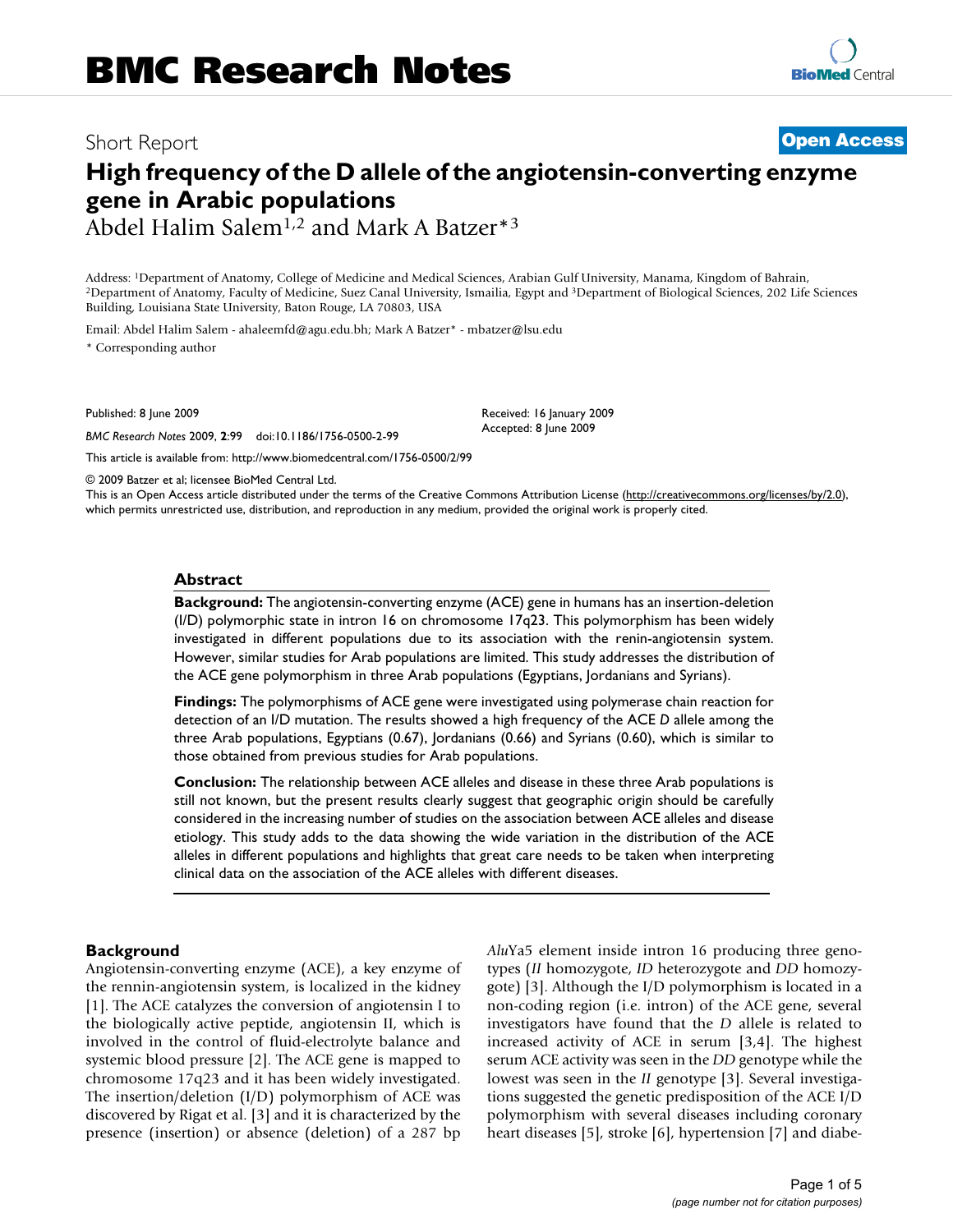tes mellitus [8]. However, conflicting results have been reported regarding the association between ACE polymorphism and disease [9,10]. Moreover, various reports were published suggesting inter-ethnic variations in the frequency of allelic forms of the ACE genes [11,12].

In this study we aim to investigate the distribution of ACE gene I/D polymorphism in three Arab populations (Egyptians, Jordanians and Syrians). The three Arab populations have a mixed genetic background with an ethnic heterogeneity. Most of the three populations are of Mediterranean or Arabic origin that migrated from the Arabian Peninsula and surrounding areas.

# **Methods**

The human population samples used for this study have been described previously and were available from previous studies [13]. The samples studied were collected from unrelated individuals from three Arab populations: (Egyptians, Jordanians and Syrians) under institutionally approved internal review board protocols with informed consent. DNA was prepared from blood leukocytes by standard methods. A total of 164 Egyptians from Ismailia, and Sinai, 60 Jordanians and 70 Syrians were analyzed. The Egyptian samples were from Ismailia (112 subjects), and the Sinai (52 subjects). The specific segment of ACE gene was amplified by polymerase chain reaction (PCR) using the following primers [14]: ACE-F (5-CTGGAGAC-CACTCCCATCCTTTCT-3) and ACE-R (5-GATGT-GGCCATCACATTCGTCAGAT-3). PCR amplification was carried out in 25 μl reactions containing 20–100 ng of template DNA, 40 pM of each oligonucleotide primers, 200 μM dNTPs, 50 mM KCl, 1.5 mM MgCl<sub>2</sub>, 10 mM Tris-HCl (pH 8.4) and *Taq* DNA polymerase (1.25 Units). The reaction were subjected to 32 cycles: an initial denaturation of 60 s at 94°C, 30 s denaturation at 94°C, 45 s at the annealing temperature 58°C, extension at 72°C for 45 s. Following the amplification cycles, a final extension was performed at 72°C for 10 min. For analysis, 20 μl of each sample was fractionated on a 2% agarose gel with 0.05 μg/ ml ethidium bromide. PCR products were directly visualized using UV fluorescence. The homozygous individuals for the *D* allele (*DD* genotype) were identified by the presence of a single 190 bp PCR product. The homozygous for the *I* allele (*II* genotype) were identified by the presence of a single 490 bp PCR product. The heterozygous individuals (*ID* genotype) were identified by the presence of both 190 and 490 bp PCR products. Because the *D* allele in heterozygous samples is preferentially amplified, all samples that were typed initially as a *DD* genotype were reanalyzed using an insertion-specific primer pair, as reported by Lindpaintner et al. [15], except that the annealing temperature was 67°C. A 335 bp band was obtained only in the presence of the *I* allele and no bands were detected for samples with *DD* genotype.

Statistical analysis was performed using SPSS version 15 statistical package for windows. Allele and genotype frequencies were calculated by direct counting; the Hardy-Weinberg equilibrium was assessed by an exact test provided by the Arlequin program [16].

# **Results and discussion**

As shown in Table 1, 16 individuals from Egypt living in Ismailia were homozygous for the *II* genotype, 40 were heterozygous for the *ID* genotype and 56 were homozygous for the *DD* genotype, giving a *D* allelic frequency of 0.679. Among 52 Egyptians living in Sinai that

**Table 1: Allele frequencies and heterozygosities of the ACE gene among Egyptians, Jordanians and Syrians.**

| Population     | N   | <b>ACE Genotype</b> | <b>Number Observed</b><br>(and Expected) | <b>ACE Allele Frequency</b> |       | <b>Heterozygosity</b> |                 |
|----------------|-----|---------------------|------------------------------------------|-----------------------------|-------|-----------------------|-----------------|
|                |     |                     |                                          |                             | D     | <b>Observed</b>       | <b>Expected</b> |
| Egypt-Ismailia | 112 | $\mathbf{u}$        | 16(13.66)                                | 0.321                       | 0.679 | 0.357                 | 0.474           |
|                |     | ID                  | 40 (45.76)                               |                             |       |                       |                 |
|                |     | DD                  | 56 (52.59)                               |                             |       |                       |                 |
| Egypt-Sinai    | 52  | $\mathbf{u}$        | 4(6.34)                                  | 0.337                       | 0.663 | 0.519                 | 0.474           |
|                |     | ID                  | 27(21.24)                                |                             |       |                       |                 |
|                |     | DD                  | 21(24.42)                                |                             |       |                       |                 |
| Egypt-Total    | 164 | $\mathbf{I}$        | 20 (17.43)                               | 0.326                       | 0.674 | 0.409                 | 0.473           |
|                |     | ID                  | 67 (72.07)                               |                             |       |                       |                 |
|                |     | DD                  | 77 (74.50)                               |                             |       |                       |                 |
| Syrians        | 70  | $\mathbf{u}$        | 9(11.20)                                 | 0.400                       | 0.600 | 0.543                 | 0.527           |
|                |     | ID                  | 38 (33.60)                               |                             |       |                       |                 |
|                |     | DD                  | 23 (25.20)                               |                             |       |                       |                 |
| Jordanians     | 60  | $\mathbf{u}$        | 13(7.01)                                 | 0.342                       | 0.658 | 0.250                 | 0.505           |
|                |     | ID                  | 15(25.9)                                 |                             |       |                       |                 |
|                |     | DD                  | 32 (27)                                  |                             |       |                       |                 |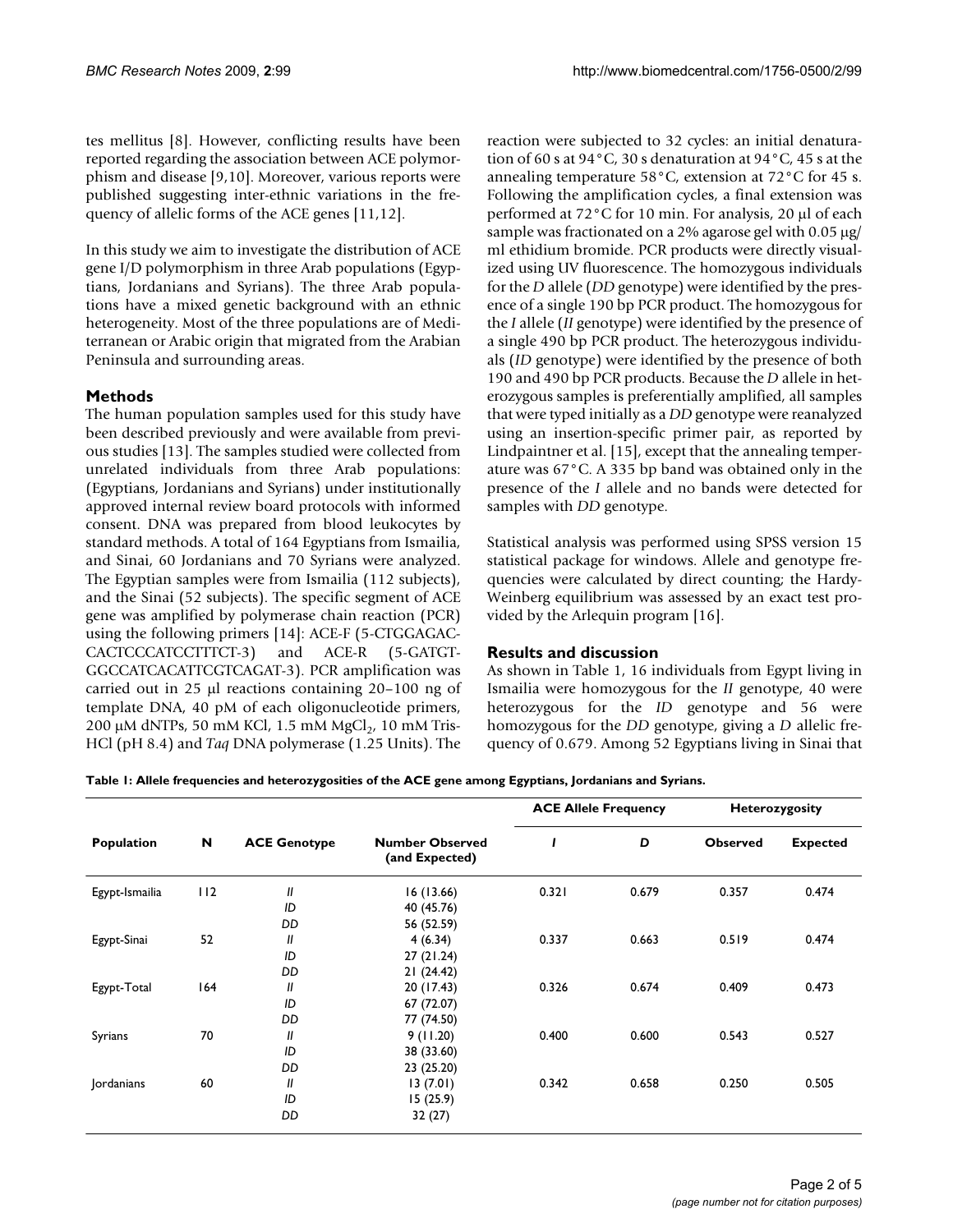were studied, 4 individuals were homozygous for the *II* genotype, 27 were heterozygous for the *ID* genotype and 21 were homozygous for the *DD* genotype, giving a *D* allelic frequency of 0.663. There was no significant statistical difference between the two Egyptian groups  $(X^2 =$ 4.25, P-value = 0.119). The average frequency of the *D* allele among the two studied Egyptian groups was 0.674. As regards the studied individuals from Syria, we found that 9 individuals were homozygous for the *II* genotype, 38 were heterozygous for the *ID* genotype and 23 were homozygous for the *DD* genotype, giving a *D* allelic frequency of 0.600. As regards the Jordanians, we found that 13 individuals were homozygous for the *II* genotype, 15 were heterozygous for the *ID* genotype and 32 were homozygous for the *DD* genotype, giving a *D* allelic frequency of 0.658. Based on the allele frequencies, it is possible to predict the genotype frequency considering that they follow the Hardy-Weinberg equilibrium. This means that the frequencies have a binomial distribution according to the following equation:  $p^2+2pq + q^2 = 1$ , where p and q are the allelic frequencies of *I* and *D*, respectively, and *p*2, 2*p*q and *q*2 are the genotype frequencies of *II*, *ID*, and *DD*, respectively. No significant deviations from the Hardy-Weinberg equilibrium were observed except for Jordanians which probably represent a random statistical fluctuation. Table 2 shows the frequency of the *D* allele in

the populations analyzed here as well as selected populations from previous studies.

The present study investigated for the first time, the frequency of the ACE gene I/D polymorphism in randomly selected Syrian and Jordanian individuals. The frequency of the *D* allele of the ACE gene (Table 2) among Syrians (0.60), Jordanians (0.66) and Egyptians from Ismailia (0.68), and from Sinai (0.66) is similar to that in other Arabs, such as the Tunisians (0.76) [17], the Algerians (0.73) [17], the Somalis (0.73) [18], the Omanis (0.71) [18], the Moroccans (0.70) [17], the Emiratis (0.61–0.66) [18,19], and the Sudanese (0.64) [18]. Our result for the Egyptian samples was slightly different from previously reported *D* allele frequency for an Egyptian population sample from Cairo [20]. This difference most likely is due to the composition of the samples used in the two studies. Overall similarity in the I/D allele's frequencies of the Egyptian, Jordanian and Syrian population samples studied with other Arab populations suggests that there may have been some admixture among them.

Compared to other geographic groups (Table 2) the frequency of the *D* allele in the Arab populations is among the highest reported. The frequency of the *D* allele is highest among sub-Saharan Africans [11] and Arabs (0.60– 0.76) [17-20], moderate for Caucasians (0.46–0.51)

|                            | <b>Allele Frequency</b> |      |                              |  |
|----------------------------|-------------------------|------|------------------------------|--|
| <b>Ethnic Group</b>        | 1                       | D    | <b>Number of Individuals</b> |  |
| Tunisians [17]             | 0.24                    | 0.76 | 47                           |  |
| Algerians [17]             | 0.27                    | 0.73 | 48                           |  |
| Somalis [18]               | 0.27                    | 0.73 | 53                           |  |
| Omanis [18]                | 0.29                    | 0.71 | 127                          |  |
| Egyptians [20]             | 0.28                    | 0.72 | 188                          |  |
| Moroccans [17]             | 0.30                    | 0.70 | 300                          |  |
| Egyptians [present study]  | 0.33                    | 0.67 | 164                          |  |
| Jordanians [present study] | 0.34                    | 0.66 | 60                           |  |
| Emiratis [19]              | 0.34                    | 0.66 | 159                          |  |
| Sudanese [18]              | 0.36                    | 0.64 | 2                            |  |
| Emiratis [18]              | 0.39                    | 0.61 | $\mathbf{H}$                 |  |
| Syrians [present study]    | 0.40                    | 0.60 | 70                           |  |
| Nigerians [11]             | 0.41                    | 0.59 | 80                           |  |
| Caucasians [11]            | 0.49                    | 0.51 | 186                          |  |
| Caucasians [21]            | 0.54                    | 0.46 | 733                          |  |
| Indians [12]               | 0.54                    | 0.46 | 166                          |  |
| Japanese [22]              | 0.65                    | 0.35 | 136                          |  |
| Japanese [23]              | 0.67                    | 0.33 | $ $   3                      |  |
| Chinese [24]               | 0.71                    | 0.29 | 189                          |  |
| Yanomami Indians [11]      | 0.85                    | 0.15 | 49                           |  |
| Samoans [11]               | 0.91                    | 0.09 | 58                           |  |
| Australian Aborigines [25] | 0.97                    | 0.03 | 84                           |  |

**Table 2: The frequency of I/D polymorphism of the ACE gene in the current study compared to different ethnic groups in different studies.**

Data from previous studies is denoted by the citations.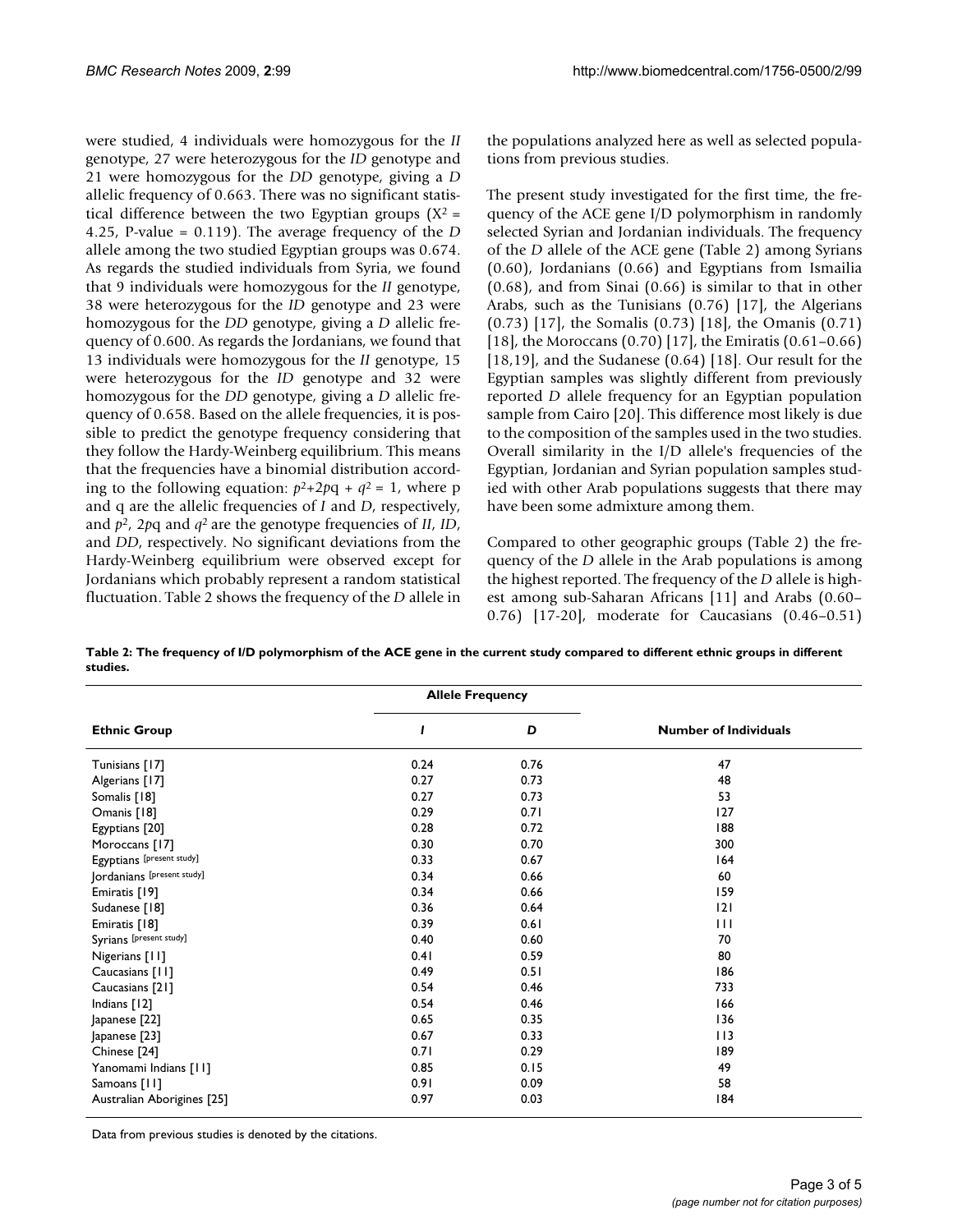[11,21], and low among various Asian populations (0.29– 0.46) [12,22-24]. The Yanomami Indians, Samoans and Australian Aborigines seem to have the lowest frequencies: 0.15, 0.09 and 0.03, respectively [11,25].

The worldwide distribution of the *D* allele (Table 2) suggests that the ancestral state present in the human population was the *D* allele and that an *Alu*Ya5 (the youngest *Alu*Y subfamily in the human genome) element later inserted at the locus, generating the *I* allele and creating an ancestral polymorphism in the pre-migration African human population. As human populations moved out of Africa during Paleolithic migrations 100,000 years ago [26], they carried with them portions of this ancestral I/D polymorphism. As each different human population migrated to its new location and established itself, they were subject to different evolutionary forces (e.g., genetic drift, selective pressure, founder effects, and gene flow), which shaped the allele frequencies we observe in these populations today.

Although the I/D polymorphism in the ACE gene implies either an insertion or a deletion, there is only an insertion event, and the *D* allele represents the ancestral state of the ACE gene without an *Alu* repeat insertion in the region of intron 16 [14]. In fact, nearly half of the human genome is derived from transposable elements, and among them, the primate-specific *Alu* elements are most abundant, accounting for more than 10% of the human genome.

In conclusion, the results of the distribution of the ACE I/ D gene polymorphism obtained for the *D* allele among Egyptians, Jordanians and Syrians are comparable to those obtained from previous studies in other Arabs, add to the data indicating the wide variations observed in the frequency of the ACE alleles among the peoples of the world and highlights that great care needs to be taken when interpreting clinical data on the association of the ACE alleles with different diseases.

### **Competing interests**

The authors declare that they have no competing interests.

## **Authors' contributions**

ASH designed the research project. ASH performed the experiments and statistical analysis. MAB contributed reagents/materials/analytic tools. AHS and MAB wrote the manuscript. All authors have read and approved the final manuscript.

### **Acknowledgements**

We thank M. Tahir for providing samples. We are grateful to J. A. Walker for her help throughout this project. This work was supported by National Science Foundation grant BCS-0218338 (MAB) and National Institutes of Health RO1 GM59290 (MAB).

#### **References**

- 1. Braam B, Mitchell KD, Fox J, Navar LG: **[Proximal tubular secre](http://www.ncbi.nlm.nih.gov/entrez/query.fcgi?cmd=Retrieve&db=PubMed&dopt=Abstract&list_uids=8388654)[tion of angiotensin II in rats.](http://www.ncbi.nlm.nih.gov/entrez/query.fcgi?cmd=Retrieve&db=PubMed&dopt=Abstract&list_uids=8388654)** *Am J Physiol* 1993, **264:**F891-898.
- Wang JG, Staessen JA: [Genetic polymorphisms in the renin](http://www.ncbi.nlm.nih.gov/entrez/query.fcgi?cmd=Retrieve&db=PubMed&dopt=Abstract&list_uids=11134677)**[angiotensin system: relevance for susceptibility to cardiovas](http://www.ncbi.nlm.nih.gov/entrez/query.fcgi?cmd=Retrieve&db=PubMed&dopt=Abstract&list_uids=11134677)[cular disease.](http://www.ncbi.nlm.nih.gov/entrez/query.fcgi?cmd=Retrieve&db=PubMed&dopt=Abstract&list_uids=11134677)** *Eur J Pharmacol* 2000, **410:**289-302.
- 3. Rigat B, Hubert C, Alhenc-Gelas F, Cambien F, Corvol P, Soubrier F: **[An insertion/deletion polymorphism in the angiotensin I](http://www.ncbi.nlm.nih.gov/entrez/query.fcgi?cmd=Retrieve&db=PubMed&dopt=Abstract&list_uids=1976655)converting enzyme gene accounting for half the variance of [serum enzyme levels.](http://www.ncbi.nlm.nih.gov/entrez/query.fcgi?cmd=Retrieve&db=PubMed&dopt=Abstract&list_uids=1976655)** *J Clin Invest* 1990, **86:**1343-1346.
- 4. Sakuma T, Hirata RD, Hirata MH: **[Five polymorphisms in gene](http://www.ncbi.nlm.nih.gov/entrez/query.fcgi?cmd=Retrieve&db=PubMed&dopt=Abstract&list_uids=15543563) [candidates for cardiovascular disease in Afro-Brazilian indi](http://www.ncbi.nlm.nih.gov/entrez/query.fcgi?cmd=Retrieve&db=PubMed&dopt=Abstract&list_uids=15543563)[viduals.](http://www.ncbi.nlm.nih.gov/entrez/query.fcgi?cmd=Retrieve&db=PubMed&dopt=Abstract&list_uids=15543563)** *J Clin Lab Anal* 2004, **18:**309-316.
- 5. Obineche EN, Frossard PM, Bokhari AM: **[An association study of](http://www.ncbi.nlm.nih.gov/entrez/query.fcgi?cmd=Retrieve&db=PubMed&dopt=Abstract&list_uids=11768721) [five genetic loci and left ventricular hypertrophy amongst](http://www.ncbi.nlm.nih.gov/entrez/query.fcgi?cmd=Retrieve&db=PubMed&dopt=Abstract&list_uids=11768721) [Gulf Arabs.](http://www.ncbi.nlm.nih.gov/entrez/query.fcgi?cmd=Retrieve&db=PubMed&dopt=Abstract&list_uids=11768721)** *Hypertens Res* 2001, **24:**635-639.
- 6. Zee RY, Ridker PM, Stampfer MJ, Hennekens CH, Lindpaintner K: **[Prospective evaluation of the angiotensin-converting](http://www.ncbi.nlm.nih.gov/entrez/query.fcgi?cmd=Retrieve&db=PubMed&dopt=Abstract&list_uids=9918518) enzyme insertion/deletion polymorphism and the risk of [stroke.](http://www.ncbi.nlm.nih.gov/entrez/query.fcgi?cmd=Retrieve&db=PubMed&dopt=Abstract&list_uids=9918518)** *Circulation* 1999, **99:**340-343.
- 7. Gesang L, Liu G, Cen W, Qiu C, Zhuoma C, Zhuang L, Ren D, Pincuo Z, Chan Y: **[Angiotensin-converting enzyme gene polymor](http://www.ncbi.nlm.nih.gov/entrez/query.fcgi?cmd=Retrieve&db=PubMed&dopt=Abstract&list_uids=12135330)[phism and its association with essential hypertension in a](http://www.ncbi.nlm.nih.gov/entrez/query.fcgi?cmd=Retrieve&db=PubMed&dopt=Abstract&list_uids=12135330) [Tibetan population.](http://www.ncbi.nlm.nih.gov/entrez/query.fcgi?cmd=Retrieve&db=PubMed&dopt=Abstract&list_uids=12135330)** *Hypertens Res* 2002, **25:**481-485.
- 8. Kennon B, Petrie JR, Small M, Connell JM: **[Angiotensin-converting](http://www.ncbi.nlm.nih.gov/entrez/query.fcgi?cmd=Retrieve&db=PubMed&dopt=Abstract&list_uids=10391391)** [enzyme gene and diabetes mellitus.](http://www.ncbi.nlm.nih.gov/entrez/query.fcgi?cmd=Retrieve&db=PubMed&dopt=Abstract&list_uids=10391391) **16:**448-458.
- 9. Moleda P, Majkowska L, Safranow K, Adler G, Goracy I: **[\[Relation](http://www.ncbi.nlm.nih.gov/entrez/query.fcgi?cmd=Retrieve&db=PubMed&dopt=Abstract&list_uids=17941464)[ship between I/D polymorphism of angiotensin I converting](http://www.ncbi.nlm.nih.gov/entrez/query.fcgi?cmd=Retrieve&db=PubMed&dopt=Abstract&list_uids=17941464) enzyme gene and microvascular complications in type 2 dia[betic patients\].](http://www.ncbi.nlm.nih.gov/entrez/query.fcgi?cmd=Retrieve&db=PubMed&dopt=Abstract&list_uids=17941464)** *Przegl Lek* 2007, **64:**134-139.
- 10. Taal MW: **[Angiotensin-converting enzyme gene polymor](http://www.ncbi.nlm.nih.gov/entrez/query.fcgi?cmd=Retrieve&db=PubMed&dopt=Abstract&list_uids=11128428)[phisms in renal disease: clinically relevant?](http://www.ncbi.nlm.nih.gov/entrez/query.fcgi?cmd=Retrieve&db=PubMed&dopt=Abstract&list_uids=11128428)** *Curr Opin Nephrol Hypertens* 2000, **9:**651-657.
- 11. Barley J, Blackwood A, Carter ND, Crews DE, Cruickshank JK, Jeffery S, Ogunlesi AO, Sagnella GA: **[Angiotensin converting enzyme](http://www.ncbi.nlm.nih.gov/entrez/query.fcgi?cmd=Retrieve&db=PubMed&dopt=Abstract&list_uids=7814855) [insertion/deletion polymorphism: association with ethnic](http://www.ncbi.nlm.nih.gov/entrez/query.fcgi?cmd=Retrieve&db=PubMed&dopt=Abstract&list_uids=7814855) [origin.](http://www.ncbi.nlm.nih.gov/entrez/query.fcgi?cmd=Retrieve&db=PubMed&dopt=Abstract&list_uids=7814855)** *J Hypertens* 1994, **12:**955-957.
- 12. Saha N, Talmud PJ, Tay JS, Humphries SE, Basair J: **[Lack of associa](http://www.ncbi.nlm.nih.gov/entrez/query.fcgi?cmd=Retrieve&db=PubMed&dopt=Abstract&list_uids=8946109)[tion of angiotensin-converting enzyme \(ACE\). Gene inser](http://www.ncbi.nlm.nih.gov/entrez/query.fcgi?cmd=Retrieve&db=PubMed&dopt=Abstract&list_uids=8946109)tion/deletion polymorphism with CAD in two Asian [populations.](http://www.ncbi.nlm.nih.gov/entrez/query.fcgi?cmd=Retrieve&db=PubMed&dopt=Abstract&list_uids=8946109)** *Clin Genet* 1996, **50:**121-125.
- 13. Stoneking M, Fontius JJ, Clifford SL, Soodyall H, Arcot SS, Saha N, Jenkins T, Tahir MA, Deininger PL, Batzer MA: **[Alu insertion poly](http://www.ncbi.nlm.nih.gov/entrez/query.fcgi?cmd=Retrieve&db=PubMed&dopt=Abstract&list_uids=9371742)[morphisms and human evolution: evidence for a larger pop](http://www.ncbi.nlm.nih.gov/entrez/query.fcgi?cmd=Retrieve&db=PubMed&dopt=Abstract&list_uids=9371742)[ulation size in Africa.](http://www.ncbi.nlm.nih.gov/entrez/query.fcgi?cmd=Retrieve&db=PubMed&dopt=Abstract&list_uids=9371742)** *Genome Res* 1997, **7:**1061-1071.
- 14. Rigat B, Hubert C, Corvol P, Soubrier F: **[PCR detection of the](http://www.ncbi.nlm.nih.gov/entrez/query.fcgi?cmd=Retrieve&db=PubMed&dopt=Abstract&list_uids=1313972) [insertion/deletion polymorphism of the human angiotensin](http://www.ncbi.nlm.nih.gov/entrez/query.fcgi?cmd=Retrieve&db=PubMed&dopt=Abstract&list_uids=1313972) converting enzyme gene (DCP1) (dipeptidyl carboxypepti[dase 1\).](http://www.ncbi.nlm.nih.gov/entrez/query.fcgi?cmd=Retrieve&db=PubMed&dopt=Abstract&list_uids=1313972)** *Nucleic Acids Res* 1992, **20:**1433.
- 15. Lindpaintner K, Pfeffer MA, Kreutz R, Stampfer MJ, Grodstein F, LaMotte F, Buring J, Hennekens CH: **[A prospective evaluation of](http://www.ncbi.nlm.nih.gov/entrez/query.fcgi?cmd=Retrieve&db=PubMed&dopt=Abstract&list_uids=7854377) [an angiotensin-converting-enzyme gene polymorphism and](http://www.ncbi.nlm.nih.gov/entrez/query.fcgi?cmd=Retrieve&db=PubMed&dopt=Abstract&list_uids=7854377) [the risk of ischemic heart disease.](http://www.ncbi.nlm.nih.gov/entrez/query.fcgi?cmd=Retrieve&db=PubMed&dopt=Abstract&list_uids=7854377)** *N Engl J Med* 1995, **332:**706-711.
- 16. Excoffier L, Laval G, Schneider S: **[Arlequin \(version 3.0\): An inte](http://www.ncbi.nlm.nih.gov/entrez/query.fcgi?cmd=Retrieve&db=PubMed&dopt=Abstract&list_uids=19325852)[grated software package for population genetics data analy](http://www.ncbi.nlm.nih.gov/entrez/query.fcgi?cmd=Retrieve&db=PubMed&dopt=Abstract&list_uids=19325852)[sis.](http://www.ncbi.nlm.nih.gov/entrez/query.fcgi?cmd=Retrieve&db=PubMed&dopt=Abstract&list_uids=19325852)** *Evolutionary Bioinformatics Online* 2005, **1:**47-50.
- 17. Comas D, Calafell F, Benchemsi N, Helal A, Lefranc G, Stoneking M, Batzer MA, Bertranpetit J, Sajantila A: **[Alu insertion polymor](http://www.ncbi.nlm.nih.gov/entrez/query.fcgi?cmd=Retrieve&db=PubMed&dopt=Abstract&list_uids=11129330)phisms in NW Africa and the Iberian Peninsula: evidence for [a strong genetic boundary through the Gibraltar Straits.](http://www.ncbi.nlm.nih.gov/entrez/query.fcgi?cmd=Retrieve&db=PubMed&dopt=Abstract&list_uids=11129330)** *Hum Genet* 2000, **107:**312-319.
- 18. Bayoumi RA, Simsek M, Yahya TM, Bendict S, Al-Hinai A, Al-Barwani H, Hassan MO: **[Insertion-deletion polymorphism in the angi](http://www.ncbi.nlm.nih.gov/entrez/query.fcgi?cmd=Retrieve&db=PubMed&dopt=Abstract&list_uids=16900885)[otensin-converting enzyme \(ACE\) gene among Sudanese,](http://www.ncbi.nlm.nih.gov/entrez/query.fcgi?cmd=Retrieve&db=PubMed&dopt=Abstract&list_uids=16900885) [Somalis, Emiratis, and Omanis.](http://www.ncbi.nlm.nih.gov/entrez/query.fcgi?cmd=Retrieve&db=PubMed&dopt=Abstract&list_uids=16900885)** *Hum Biol* 2006, **78:**103-108.
- 19. Frossard PM, Obineche EN, Elshahat YI, Lestringant GG: **[Deletion](http://www.ncbi.nlm.nih.gov/entrez/query.fcgi?cmd=Retrieve&db=PubMed&dopt=Abstract&list_uids=9137889) polymorphism in the angiotensin-converting enzyme gene is [not associated with hypertension in a Gulf Arab population.](http://www.ncbi.nlm.nih.gov/entrez/query.fcgi?cmd=Retrieve&db=PubMed&dopt=Abstract&list_uids=9137889)** *Clin Genet* 1997, **51:**211-213.
- 20. Ulu A, Elsobky E, Elsayed M, Yýldýz Z, Tekin M, Akar N: **Frequency of five thrombophilic polymorphisms in the Egyptian population.** *Turkish Journal of Hematology* 2006, **23:**100-103.
- 21. Cambien F, Poirier O, Lecerf L, Evans A, Cambou JP, Arveiler D, Luc G, Bard JM, Bara L, Ricard S, *et al.*: **[Deletion polymorphism in the](http://www.ncbi.nlm.nih.gov/entrez/query.fcgi?cmd=Retrieve&db=PubMed&dopt=Abstract&list_uids=1328889)**